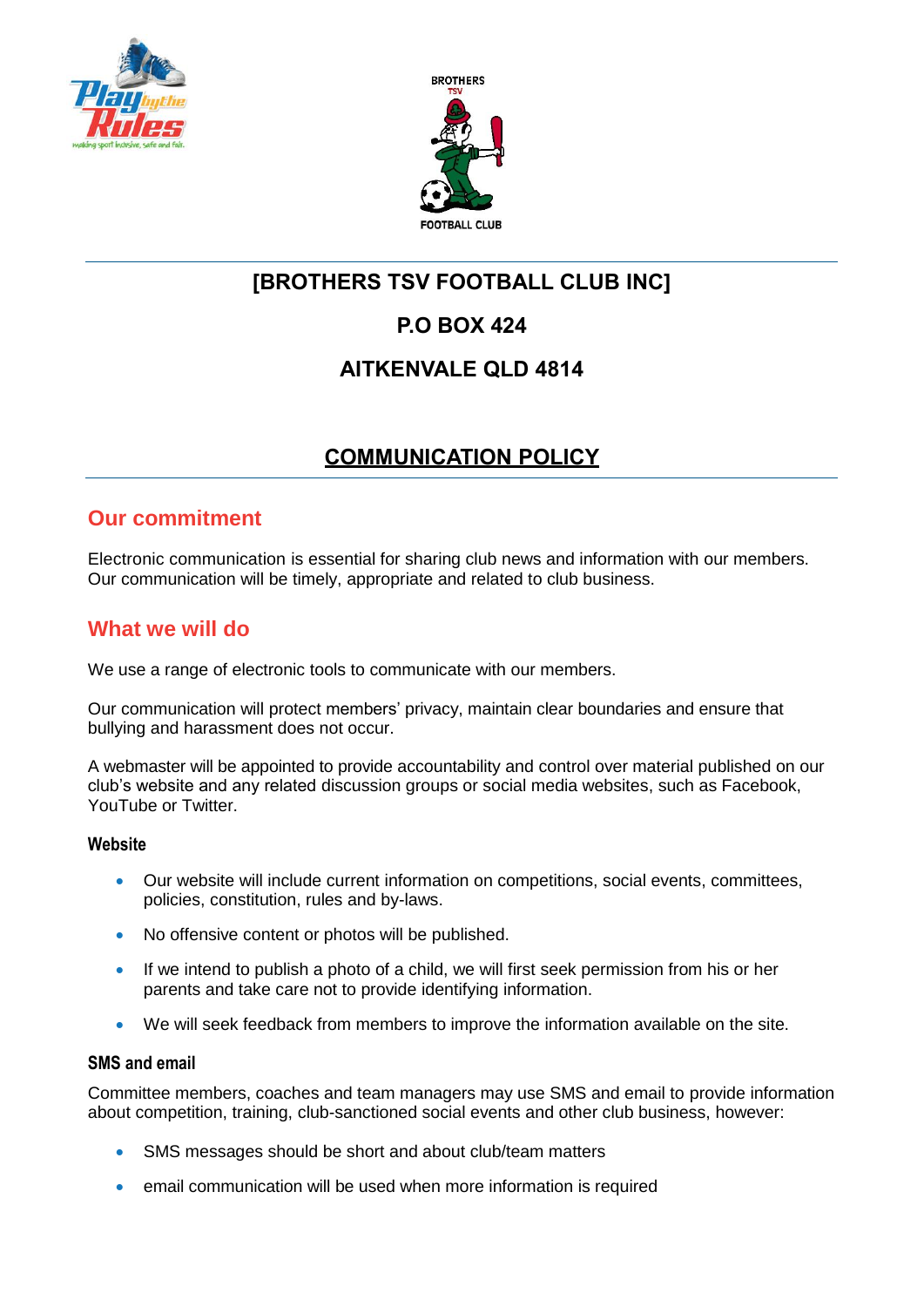



communication involving children will be directed through their parents.

#### **Social media websites**

- We treat all social media postings, blogs, status updates and tweets as public 'comment'.
- Postings (written, photos or videos) will be family-friendly and feature positive club news and events.
- No personal information about our members will be disclosed.
- No statements will be made that are misleading, false or likely to injure a person'sreputation.
- No statements will be made that might bring our club into disrepute.
- Abusive, discriminatory, intimidating or offensive statements will not be tolerated.Offending posts will be removed and those responsible will be blocked from the site.

### **What we ask you to do**

We expect our members to conduct themselves appropriately when using electronic communication to share information with other members or posting material on public websites connected to the club.

Electronic communication:

- **should be restricted to club matters**
- must not offend, intimidate, humiliate or bully another person
- must not be misleading, false or injure the reputation of another person
- should respect and maintain the privacy of members
- must not bring the club into disrepute.

Coaches and others who work with children and young people must direct electronic communication through the child's parents.